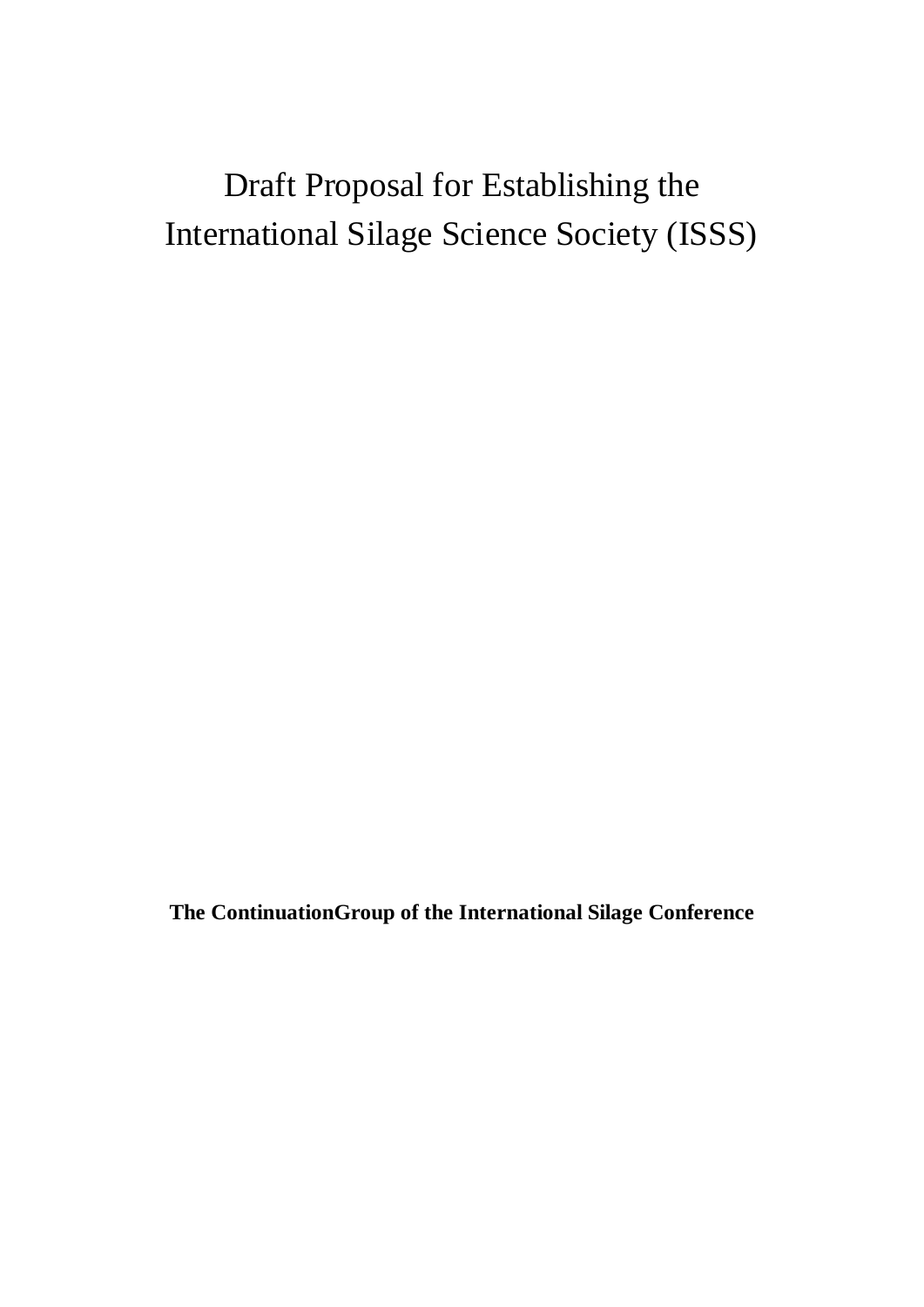#### **1. Background of ISSS**

The series of meetings now identified as the International Silage Conferences started with a 'Silage Seminar' held in Edinburgh, Scotland, in 1970. This was restricted to individuals in the UK and Ireland involved in silage research and extension. The meeting was a success and a second meeting was held at Hurley, England, in 1972. A limited number of scientists from European countries were invited to participate. The meetings continued at two or three yearly intervals to become a global International Conference. The meeting held in Dublin, Ireland, in 1993 was entitled 'International Conference on Silage Research' and the following meeting in Aberystwyth, Wales, in 1996 adopted the name International Silage Conference. Subsequent meetings have been held in Sweden, Scotland, Northern Ireland, USA, Finland, Brazil, Germany and now China.

A 'Continuation Group' took on responsibility for selecting the venue of succeeding Conferences in relation to bids from potential host countries. This comprised individuals who had taken the lead in organising previous meetings in the series who wished to continue an involvement with ISCs. Whilst this rather informal arrangement has successfully parented the Conferences, it is not suited to carrying out a wider range of initiatives relating to the advancement of silage science.

The organisers of the XIX ISC took the lead in suggesting the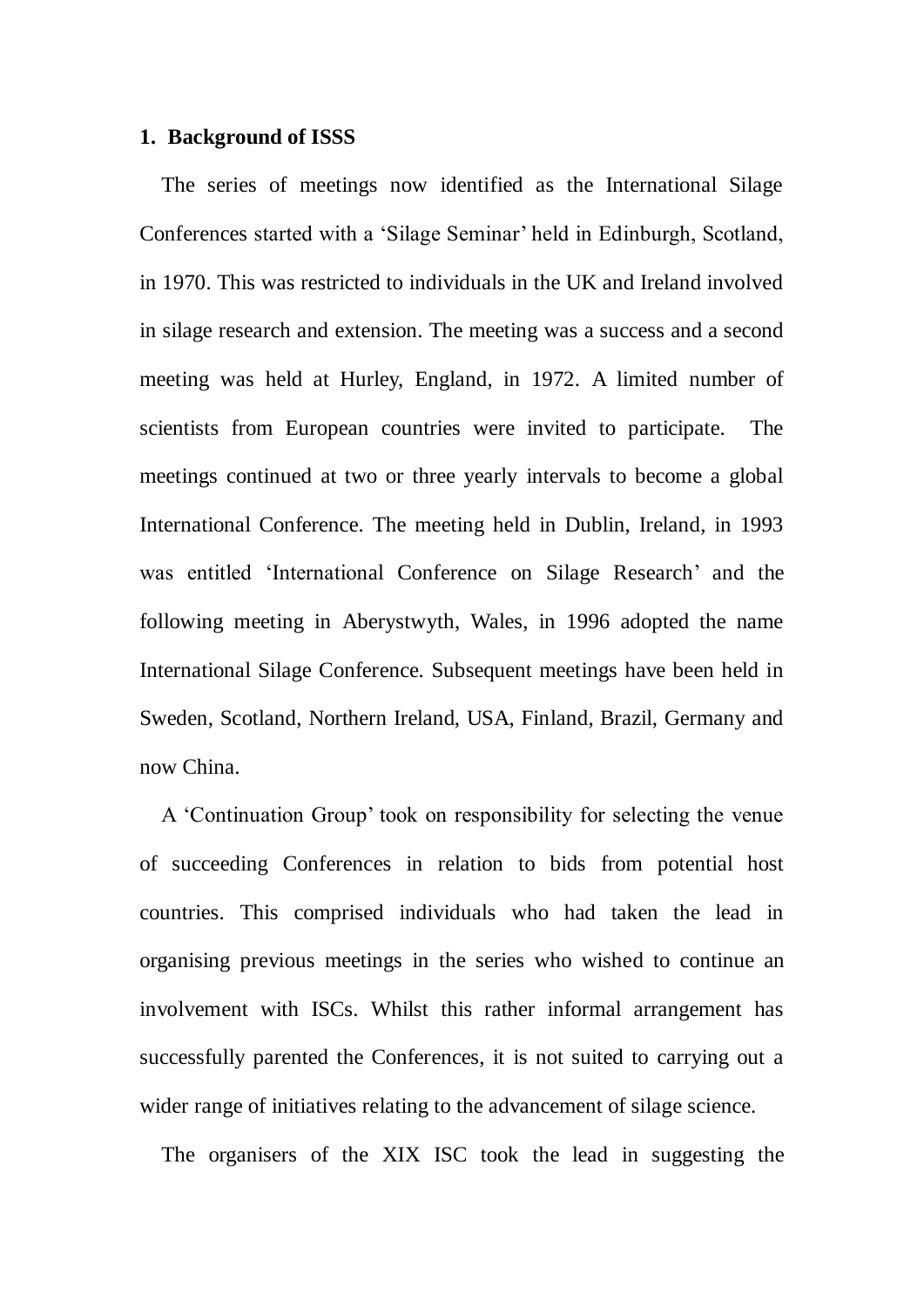establishment of a Society that would take on responsibility for continuation of ISC, but also have a wider role to promote silage science and its application. This idea has been developed jointly by the Chinese organisers of the XIX conference and the Continuation Group. The Continuation Group propose that the International Silage Science Society be established.

#### **2. ISSS Mission**

To promote and advance silage science and technology through research, education and industry for enhanced fermented feeds for animal production and for efficient biomass preservation for bioenergy, [biorefineries,](javascript:;) and environmentally-friendly recycling of agricultural and food industry by-products.

#### **3. Ethos of ISSS**

The ISSS is initiated by the ISC Continuation Group following a proposal by the organizers of the XIX International Silage Conference. It is a non-profit international organization voluntarily organized by the scientists and industrial society related to silage science and technology, with a preliminary aim of establishing an international platform and network to prompt worldwide exchanges and communications on silage research, extension and education. Importantly, the ISSS is not confined to researchers, but open to all involved in the silage industry. Therefore, the society is constituted from both academia and industry.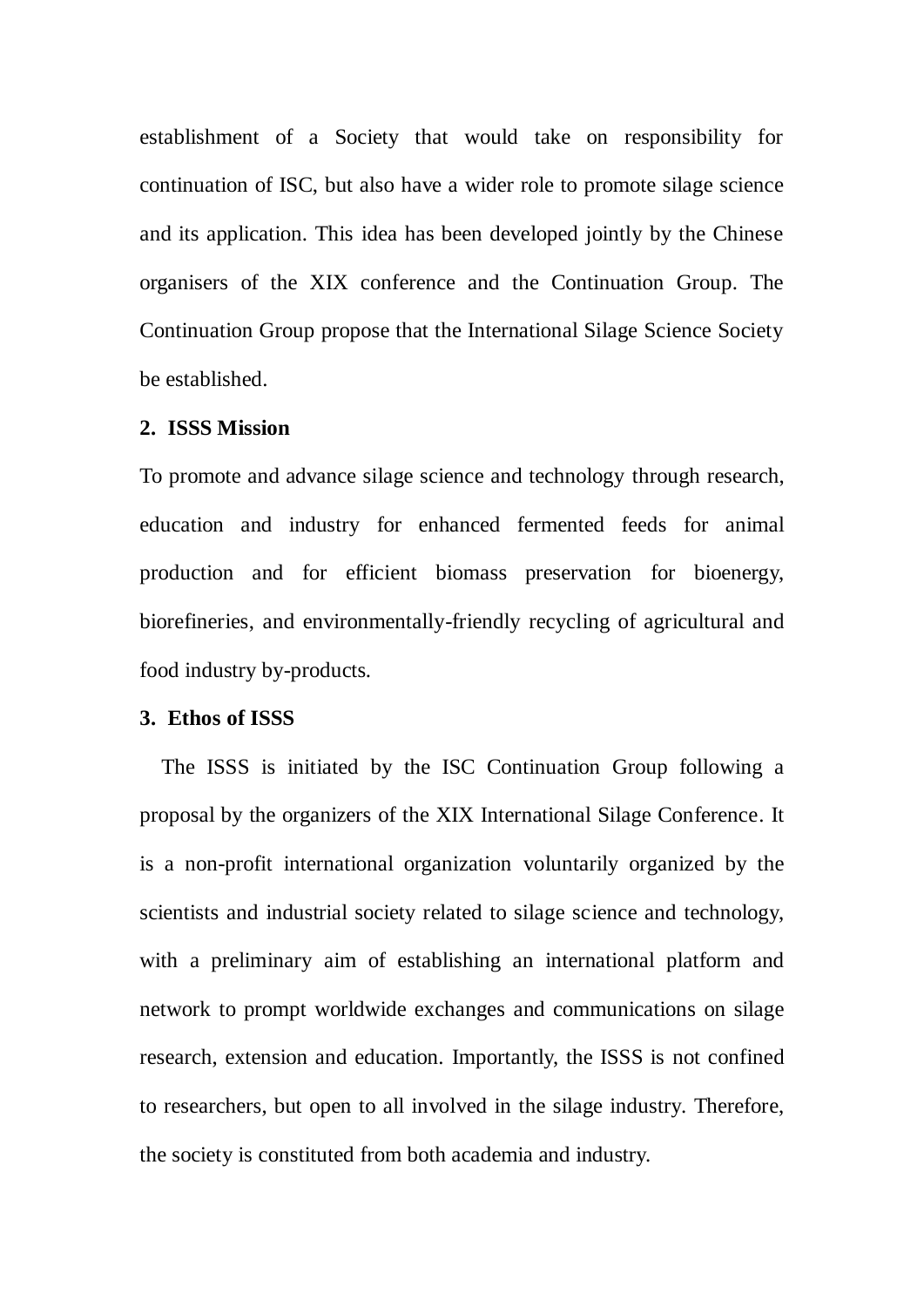#### **4. ISSS Objectives**

The proposed objectives listed below will need refinement and confirmation after the Society is established.

**i.** Facilitating the organization and continuation of International Silage **Conferences** 

**ii.** Establishing an effective and permanent website

Once the agreement on ISSS is reached, the Secretariat of ISSS will take charge of creating the website under the guidance of the Executive Committee. This will include the appointment of coordinators at the continent and/or country levels in order to provide information for the website

**iii.** Further improving the impacts of silage research and technology worldwide

- Increase and broaden the attendance at ISC worldwide
- Build up international networks on silage research, extension and education
- Highlight the importance of ensilage in animal production, animal food quality and safety, bioenergy and biorefineries and environmentally-friendly treatment of by-products
- Strengthen the interactions between academia and industry

**iv.** Extending silage science and technology to regions of the world where it is undeveloped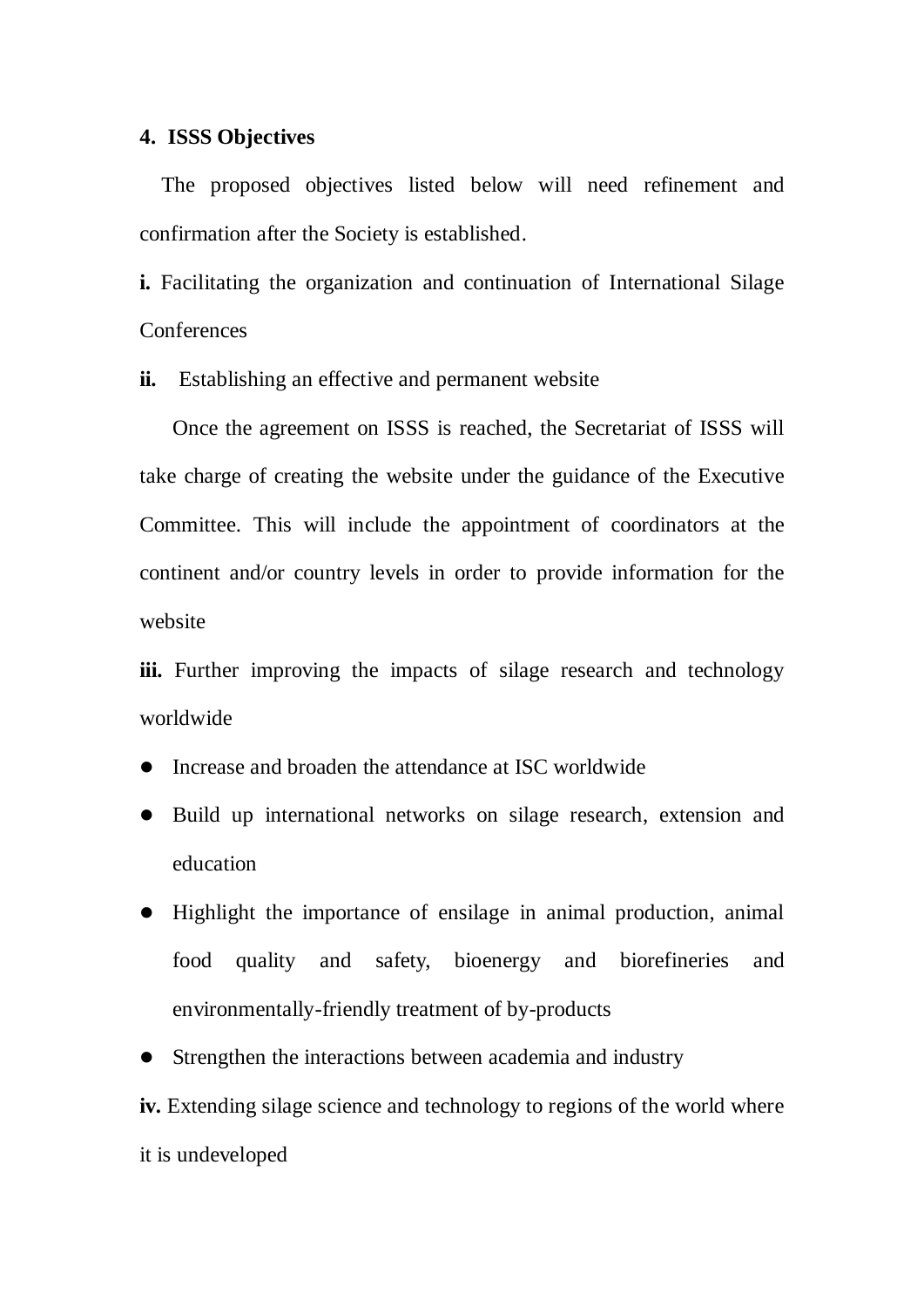Silage research, extension and education have great potentials in the less developed world to increase animal production and food supplementation, improve livelihoods, and even promote social and economic development. This would build on and extend the successful silage research, extension and education programs already in existence, particularly in Africa, Southeast Asia and China.

This objective can be achieved by:

- Disseminating silage and feeding technology and other practical management information through the ISSS website
- Application to national foreign-aid programs
- Application for funds from international organizations

**v.** Providing a platform to encourage collaboration in silage and animal production research, including application for international research funds

- Representatives and members of ISSS can share funding information from different countries, foundations, international corporations, and international organizations through the website of ISSS.
- Members of the ISSS can also collaborate in forming international research teams to apply for research funds from different sources.

To achieve these objectives effective communication and information are important and the establishment of ISSS will enhance these contacts.

**vi.** Consider the publication of a peer-reviewed journal concentrating on silage. At present it is difficult to identify the best journal for publishing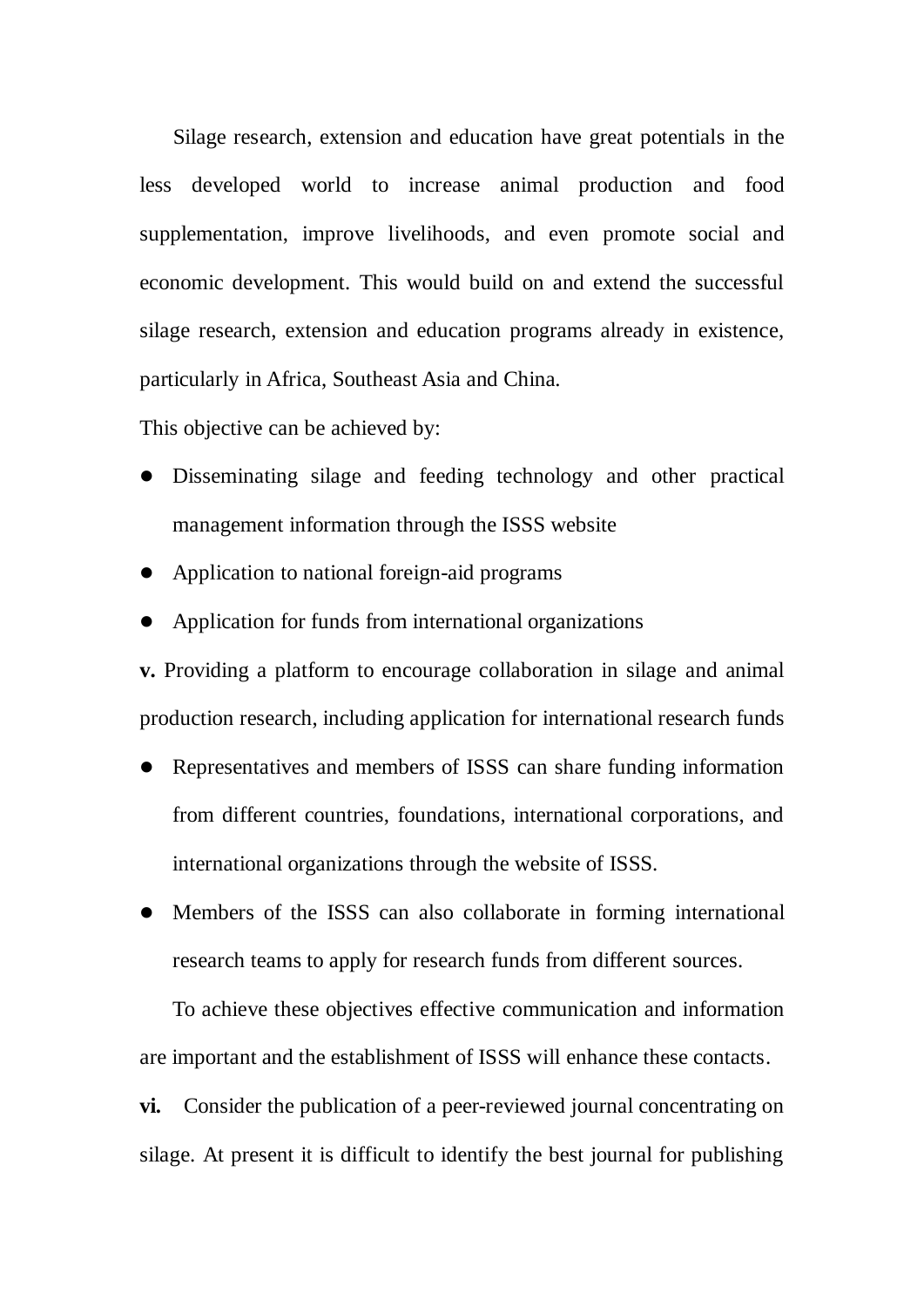research on silage. This problem may increase with the increase in research on silages for purposes other than animal feeding. The publication of a dedicated journal would provide a focus for all silage research and thus increase its impact. It would also provide the possibilities for the production of special numbers based on papers presented at ISC.

#### **5. Organization of ISSS**

#### *5.1. ISSS leadership-Executive Committee*

**i.** Honorary Advisory Committee

Roger Wilkins (UK), Richard Muck (USA)…..others

**ii.** President of ISSS, elected from the Executive Committee

**iii.** Membership of the Executive Committee (EC)

Representatives of each continent: One representative for each of Europe, Asia, North America, South America, Africa and Australasia – **total of 6**. *The continents that are very active in silage research will tend to have more representation anyway, with representatives from previous conferences (and possibly industry representatives).* If regions are under-represented, then the EC could co-opt other members.

Representatives as organisers of previous ISCs: We specify this as the organizers of the 3 directly previous ISC, a representative of the present ISC and a representative of the following ISC. Thus with ISSS being formed at Beijing, the members in this category would initially be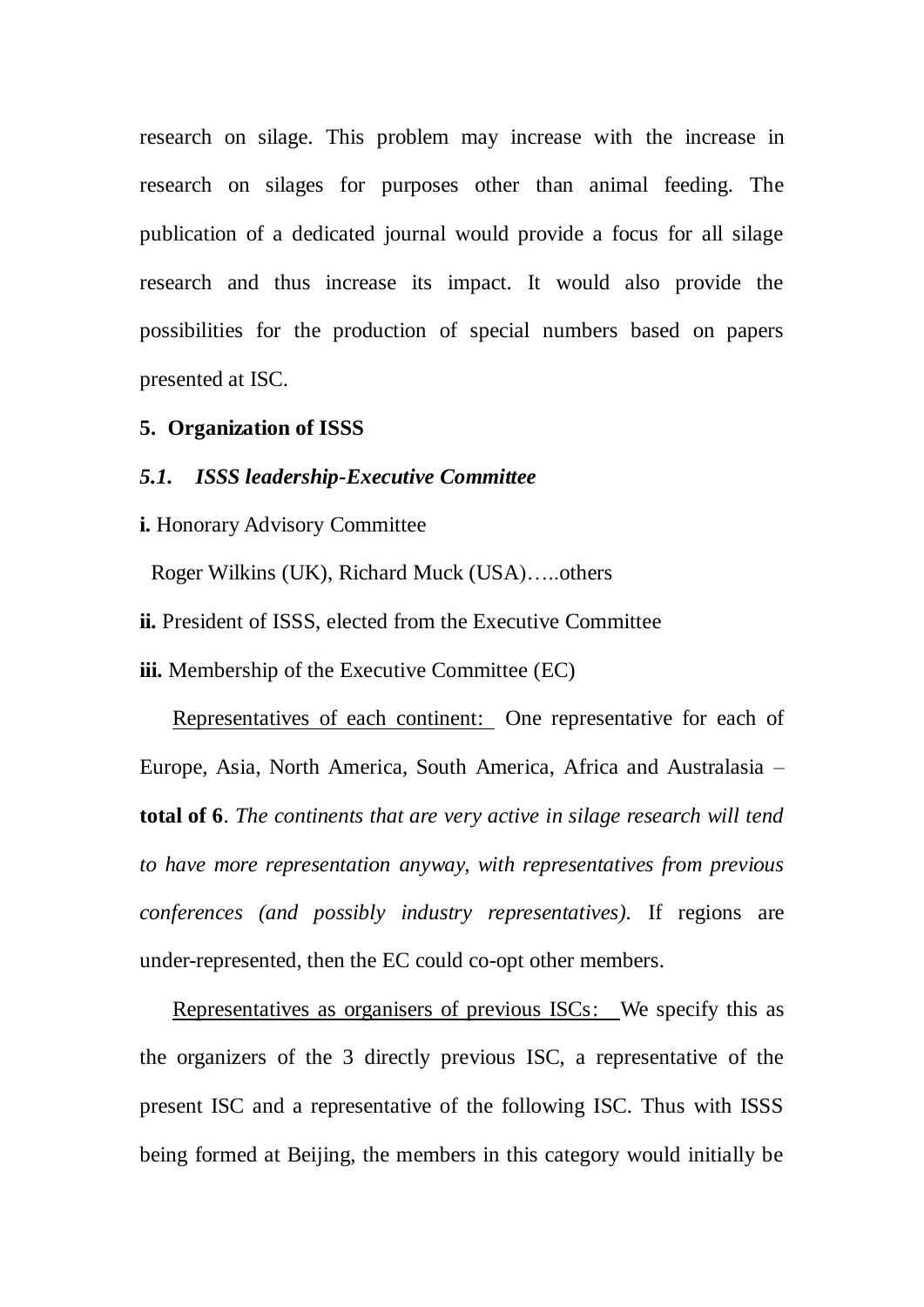Marketta Rinne, Luiz Nussio, Karl-Heinz Suedekum, Fuyu Yang and Xusheng Guo. When a decision is made on the venue of the XX ISC, the hosts would propose a person to join the EC. Marketta Rinne would retire from the EC at the XX ISC (and so on). This would give a total of 4 or 5 members. All those listed above are still active silage researchers.

Representatives from Industry: The above members could be either from academia or industry, but are most likely to be from academia. The proposal is to have **2 members from industry**.

# **This gives a total of 12 or 13 members for the EC.**

• Identification of regional members of the Executive Committee

The appointment procedure of regional members is suggested to follow the model of the International Grassland Congress. Their procedure as below.

*The Continuing Committee appoints a 'Nominations Committee' at the beginning of the Congress. They are charged with discussing informally with delegates present at the Congress from the particular regions, who would be an appropriate person to represent the region and seeking this person's agreement. The Nominations Committee are expected to consider the balance of their nominations in relation to, for instance, expertise, career stage and gender. The persons identified are announced at the end of the Congress. When ISSS is established the Nominations Committee would be appointed by the Executive Committee, but to start the process in Beijng, the Nomiinations Committee would be appointed by the Continuation Group.*

The Nominations Committee are required to consider the importance of silage research of a country, candidates' expertise, career stage and gender.

Establishment of Rotation for EC

It is suggested that once everything is established a person should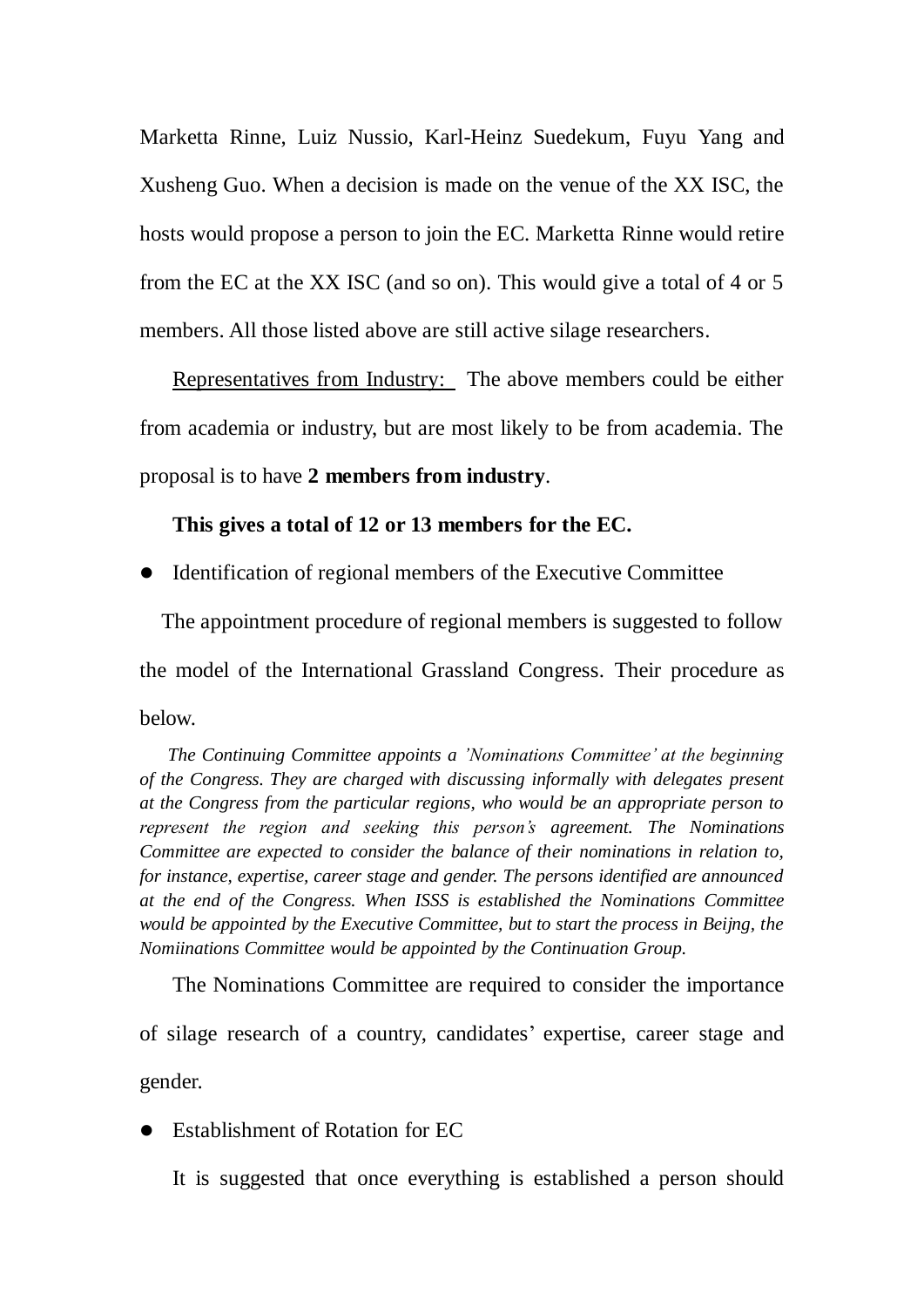serve on the EC for two terms (where one term is the interval between two ISCs, normally 3). In order to avoid all the continental and industry representatives on the EC changing at the same time, it is suggested that initially some representatives are nominated to serve for one term and some for two terms. We will need to agree on which are being nominated for each category. For industry, it is easy – one person for 1 term and the other for 2. For continental representatives we suggest that for this inaugural EC represeantatives for Asia, South America and Australasia be nominated for two terms and for Europe, North America and Africa for one term

**iv.** Duty of the Executive Committee

Engage in and fulfill the objectives of ISSS.

# *5.2. Membership of ISSS*

- The membership could be at an individual level, but affiliate membership or membership by national and international bodies (*e.g.* National Grassland Societies) and industry personnel are also warmly welcome. Membership could be categorized by individual membership, affiliate membership, student membership, full membership, *etc.*
- As a starter, all attending an ISC could automatically become a member (or alternatively be invited to 'opt in') and others involved in silage research and development could request to become members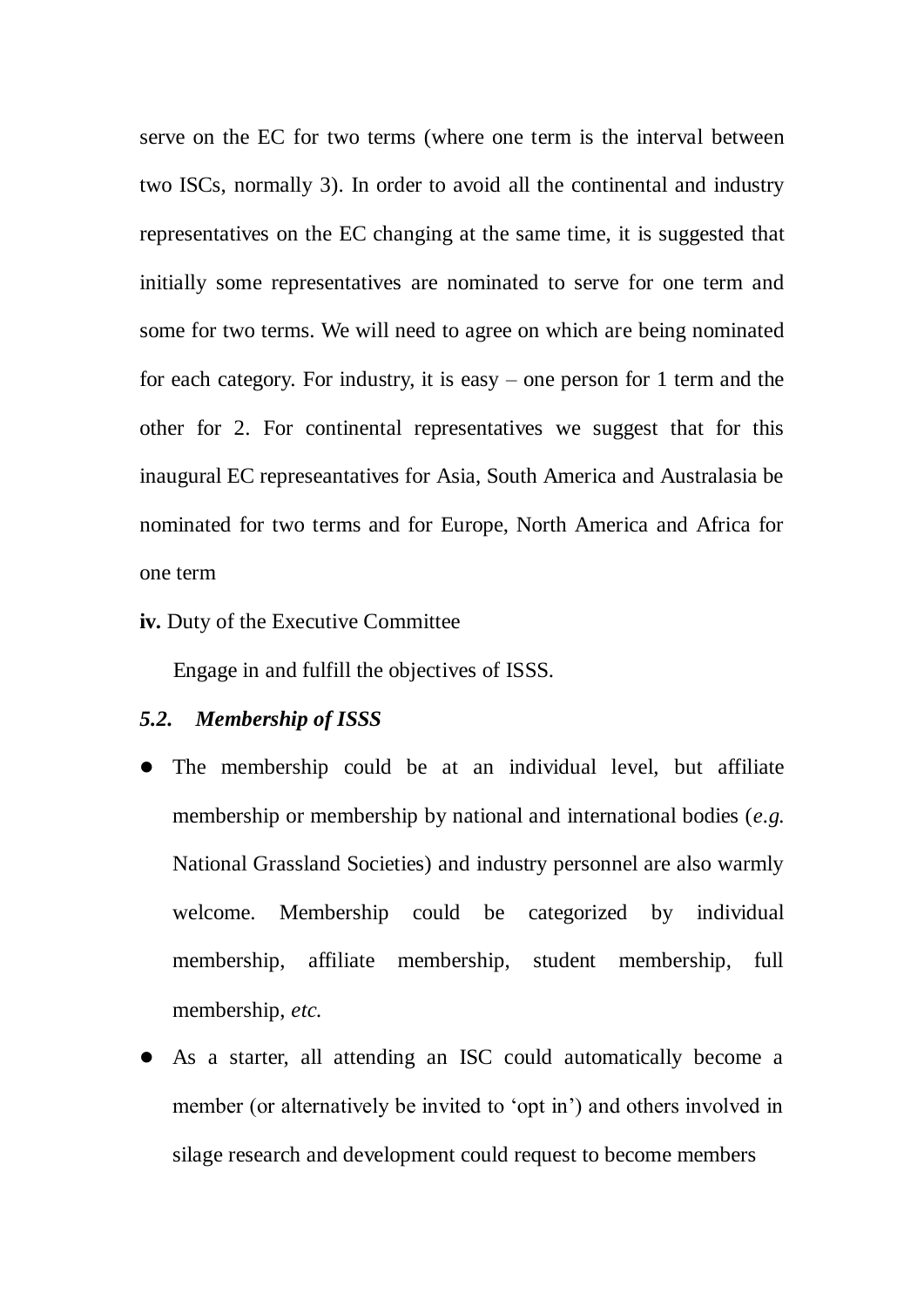- Members of ISSS could come from academia and industry. The Executive Committee can invite regional members to join ISSS.
- Those who involved in silage research and development could request to become members.

# *5.3. ISSS Secretariat*

 It is proposed that the offer made to house the Secretariat at Lanzhou University be accepted. The State Key Laboratory of Grassland Agro-ecosystems can provide necessary support to the Secretariat. The Secretariat, together with the members of the EC, will form a network. There would also be the possibility of identifying branch secretaries from different contintents to further improve the efficiency of ISSS work.

### **6. Funding resources of ISSS**

An important task for the EC will be to decide on the best approach to fund ISSS. The funding required will depend on the activities that are to be initiated and their costs. Sources of funds that should be considered include:

# **i.** Capitation fees at registration at ISC

This approach is followed by the European Grassland Federation and a small charge of, say 20 US\$ could provide starter funds and not prejudice attendance at a conference.

### **ii.** Membership fees